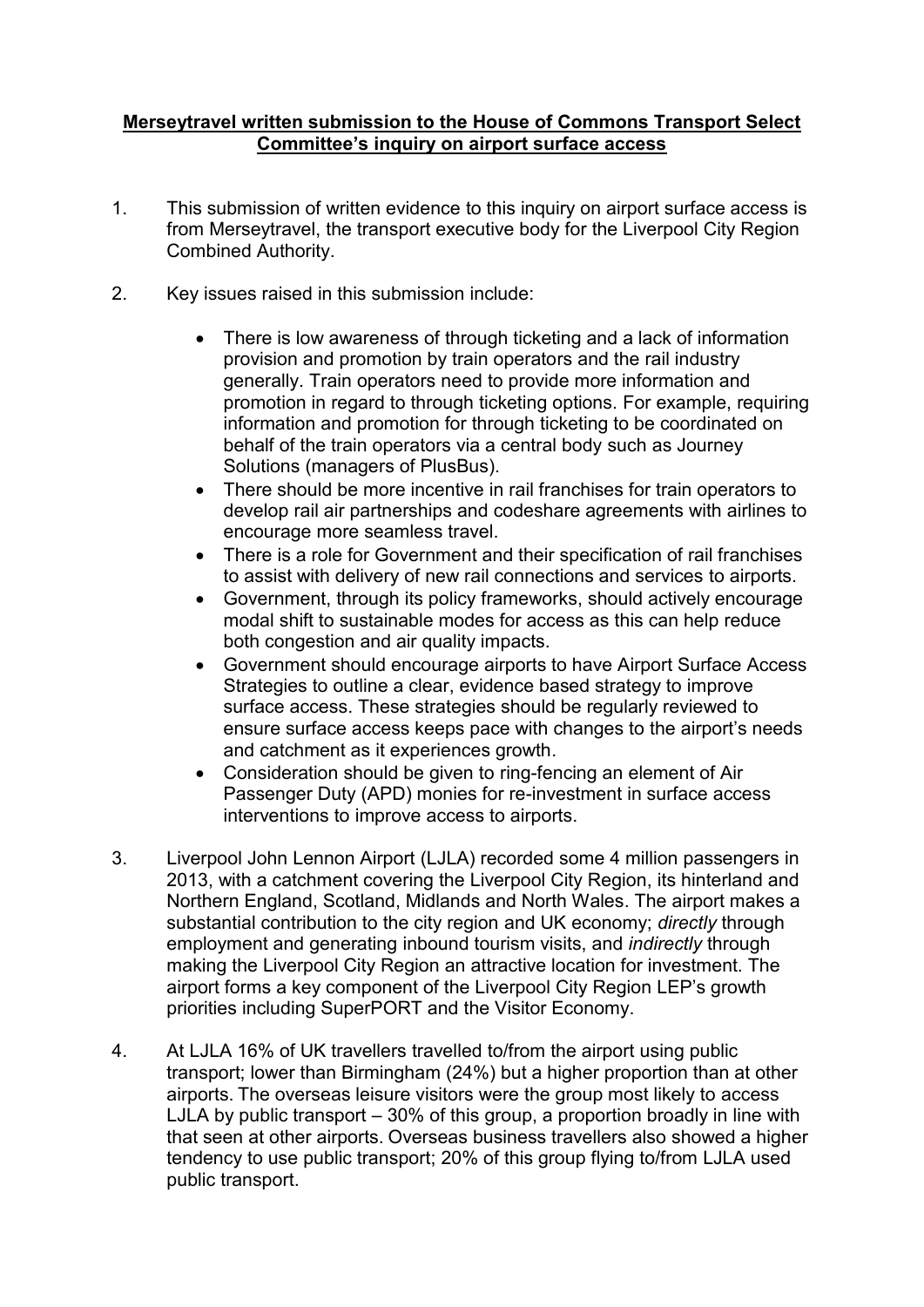- 5. To understand the role of transport in assisting the growth of LJLA, a comprehensive research package was undertaken in 2014, led by Merseytravel, in partnership with the airport. This research will inform the Airport Surface Access Strategy review and the Airport Master Plan, and is intended to provide a strong and robust evidence base to underpin proposed future strategy and interventions to improve surface access to the airport.
- 6. The research highlighted the strengths and weaknesses of surface access to LJLA, including the important role of Liverpool South Parkway rail station and it identified a number of specific challenges. More than 5% of the airport's "non-user" catchment doesn't use Liverpool Airport because of issues relating to public transport and more than 4% because of issues relating to the road network. This represents a sizeable market for growth and justifies making improvements to surface access. Improved surface access not only helps the airport expand its "reach" to UK passengers, but also makes the airport more attractive as an entry gateway for inbound overseas passengers – who tend to have a higher need for good public transport links.
- 7. The research found that access to the airport is poor from a number of locations; necessitating lengthy journeys or many changes from locations including Wirral, Lancashire, Wigan, Cumbria, Chester and North Wales. It is therefore important that the public transport availability matches the catchment area from which its passengers come. As this will change over time, as the airport grows, transport links need to be regularly reviewed. And given the growing Visitor Economy in the Liverpool City Region there is a need to improve travel information provision, particularly the availability of multi-lingual options and braille or voice options to assist disabled people.
- 8. Strategic rail connectivity is a particular area for improvement. The reopening of the Halton Curve will provide a major opportunity to significantly improve access to Liverpool Airport from Chester and North Wales. This opportunity will only be realised if the service patterns, ticket options, branding and marketing and interchange at Liverpool South Parkway adequately meet the needs of users. If the service is to maximise benefits for North Wales then the service specification needs to be included by the Welsh Government in the next Wales & Borders franchise.
- 9. Following the completion of the Northern Hub it is possible that the TransPennine Express services from Liverpool may shift entirely to the Chat Moss Line. This would mean that the airport would lose rail services to Yorkshire which currently serve Liverpool South Parkway. There is a need to ensure that any rail service changes take into full consideration any impact on the rail connectivity to Liverpool South Parkway and the airport. To mitigate this, focus may need to shift to enhancing the bus links from Liverpool Lime Street to the airport or to develop a new bus link from an appropriate rail station on the Chat Moss Line. There would need to be appropriate branding of the bus service, to identify it as an airport link. The buses would also need adequate luggage space. We are working with partners to resolve this.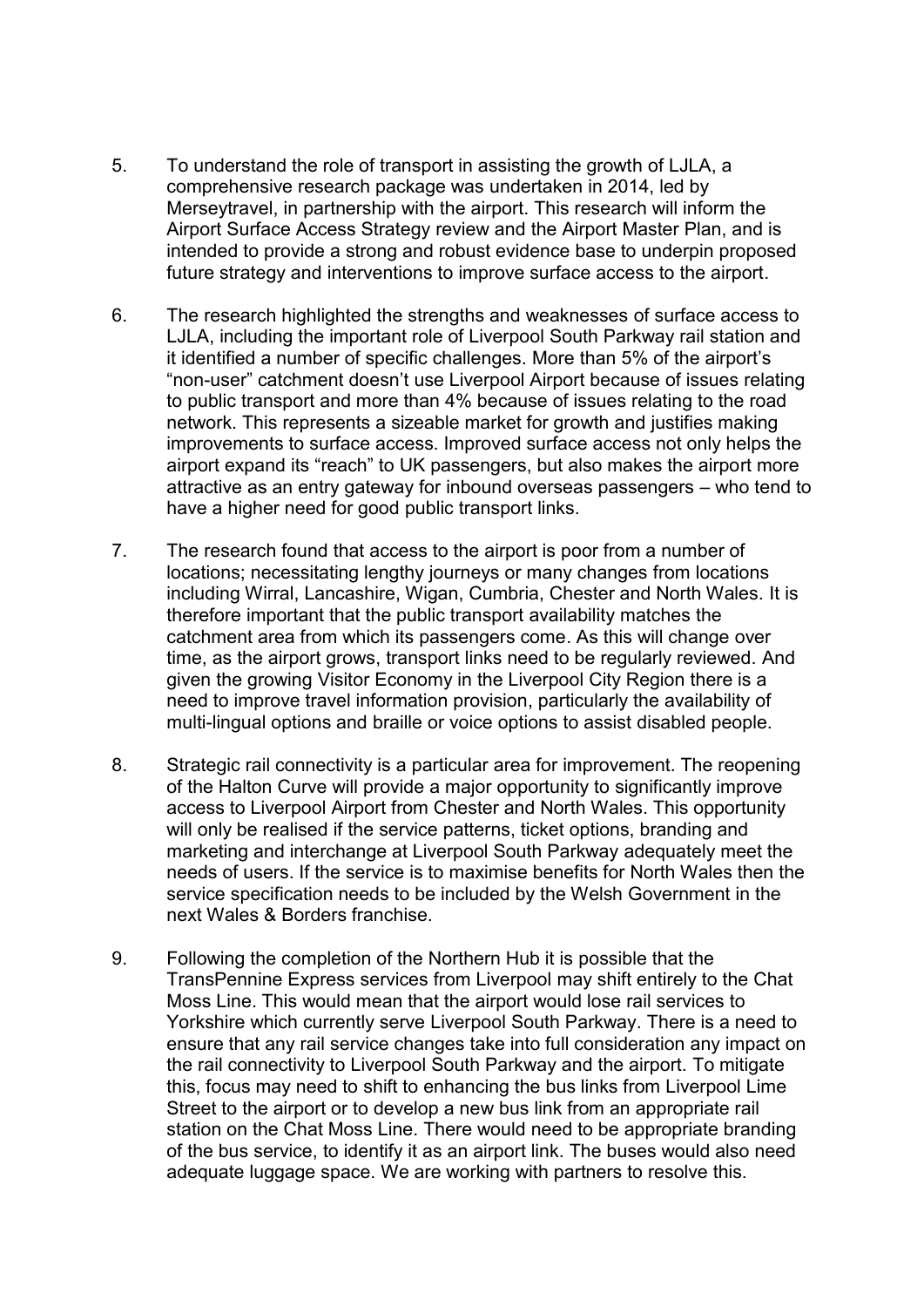- 10. LJLA has an express bus link to Liverpool City Centre, although our research indicated that it has low levels of awareness, and inadequate luggage space. The service needs an attractive end-to-end journey time and its hours of operation need to more closely match flight schedules. This service currently serves Liverpool ONE bus station but not Liverpool Lime Street rail station – a major transport gateway to the city. We are working with partners to resolve this.
- 11. There is a bus link to the rail network via Liverpool South Parkway, although the research has found that satisfaction levels are lower than for most other transport options. Again there is poor awareness of this service and enhanced branding of the service is required. Inadequate luggage space has again been identified as a problem, as has a need for shorter journey times and better coordination with flight schedules. We are working with partners on this.
- 12. In the longer term, the research indicates that consideration of light rapid transit to the Airport from Liverpool South Parkway and Liverpool City Centre would be beneficial. This would help deliver better, faster more reliable services to the airport. There would again need to be appropriate branding of the service and adequate luggage space.
- 13. Through ticketing is necessary to ensure seamless transfer; increasingly contactless payment is opening up the opportunity to greatly enhance ticketing options and enable seamless travel across transport modes. A particular concern with through ticketing is the need to have a product that is easily understood and usable by inbound travellers, as well as those living in the airport catchment already familiar with the products available.
- 14. A through ticket to LJLA from the National Rail network via Liverpool Lime Street is available, valid on the express bus service, with another valid via Liverpool South Parkway, although there is also no facility to collect prebooked bus/rail tickets on arrival at LJLA. There is also low awareness of through ticketing options, coupled with a lack of information provision and promotion by train operators and the rail industry generally. Train operators need to provide more information and promotion in regard to through ticketing options. Information and promotion of through ticketing may be better coordinated on behalf of the train operators via a central body such as Journey Solutions (operators of PlusBus).
- 15. Car parking at the airport overall is seen as good value. The recent introduction of the £2 drop-off charge caused an increase in levels of dissatisfaction and was prominent in the local media at the time the research was being carried out. However it is anticipated that satisfaction should improve over time, since such charging is routine among UK airports. There also needs to be clarity about what has to be paid, how and where, to minimise confusion for the users. Signage is vital in this regard. More needs to be done to highlight the value of the long stay car parking offer, which tended to attract good levels of satisfaction.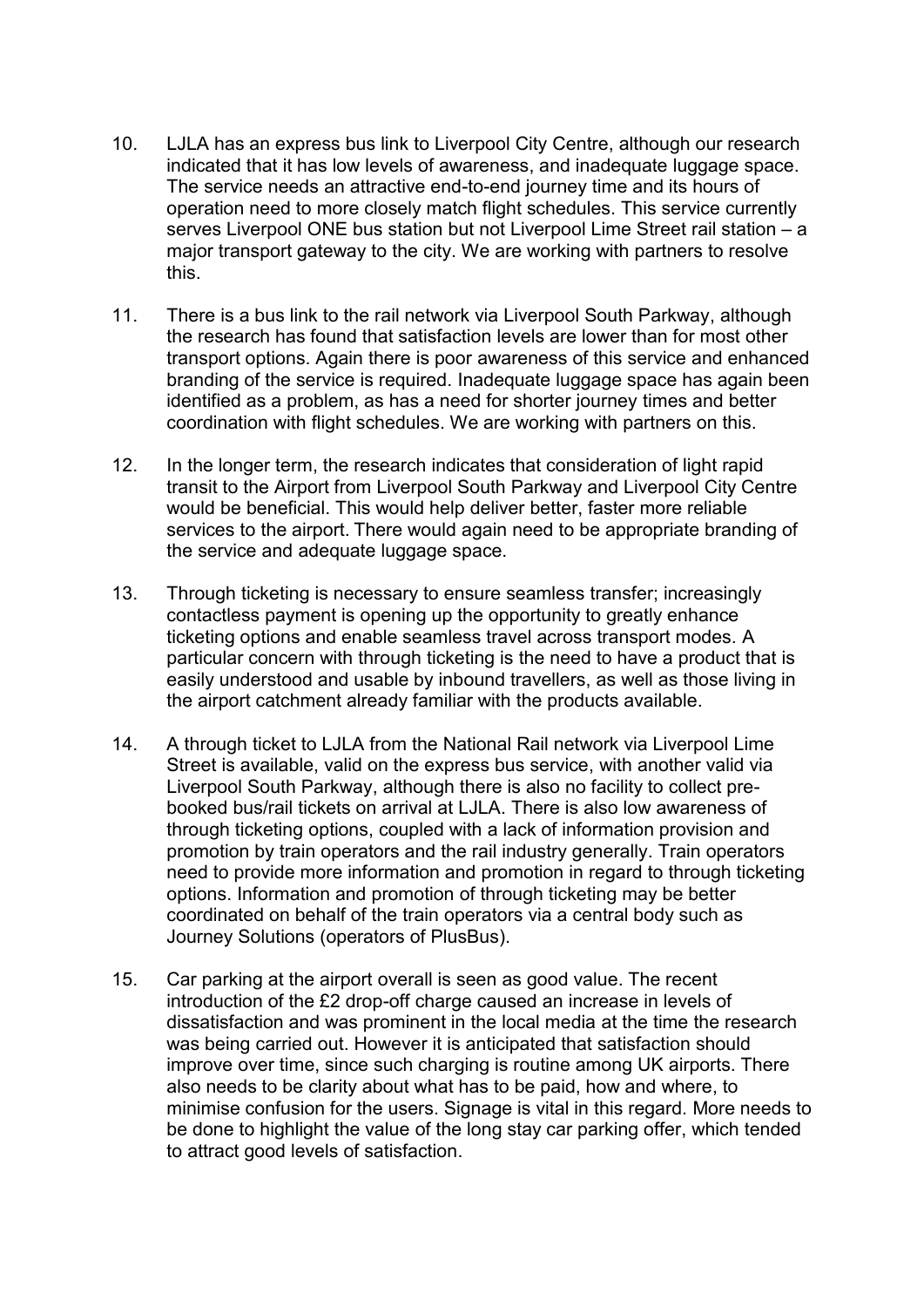- 16. The research has highlighted a number of specific weaknesses relating to signage on the strategic highway network (motorways and trunk roads). Signage needs to be regularly monitored, maintained and reviewed to ensure that it isn't obscured, is well positioned and suitable for motorists unfamiliar with the local area. We have raised this with Highways England and are working with them to review current signage provision.
- 17. The next phase of the research will include further analysis of the local and strategic gaps and demand, to include geographical mapping highlighting the main surface access gaps. It will also benchmark against comparator airports, competitor airports and airports that serve cities similar in size and economic background to Liverpool. It will consider existing academic research into what interventions are most effective in terms of surface transport provision at airports to inform proposed interventions to improve surface access to LJLA in the future.
- 18. Liverpool John Lennon Airport in conjunction with Merseytravel are reconstituting the Airport Transport Forum (ATF) with a responsibility to deliver customer focussed, integrated transport services and with ATF members it will work in partnership to own the Surface Access Strategy, and drive through the improvements with the goal of enhancing the public transport offer.
- 19. Additionally, Transport for the North (TfN) is investigating international connectivity, specifically international links for passengers including airports, ferry ports and cruise terminals. Northern England has many international airports and seaports, but people and goods need to be able to access them from across the country quickly and easily. There are extensive scheduled intercontinental flights from Manchester and Newcastle, and other regional airports such as Liverpool perform a key role in providing short-haul and other links.
- 20. We need to ensure that the North's airports attract the highest possible levels of international connectivity, therefore allowing more passengers and airborne freight to enter the country nearer their destination, rather than using options centred on the South East which necessitate further travel on an already overcrowded rail and road network in that area. The Northern Transport Strategy aims to create comprehensive surface access on all modes to airports across the North to ensure the North is a competitive location for multi-national businesses. This strategy is due for completion in March 2016.
- 21. Strategic access by surface access modes from Liverpool to major airports such as Manchester, Birmingham and London Heathrow is also important. There is a direct rail service from Liverpool Lime Street to Manchester Airport. Rail access to London Heathrow is more difficult from Liverpool as a number of changes in London are required. Rail access to Birmingham Airport (via Birmingham International) from Liverpool is possible with one change at Birmingham New Street. Trips to/from airports account for around 1/3 of all National Express Coaches journeys. National Express Coaches operate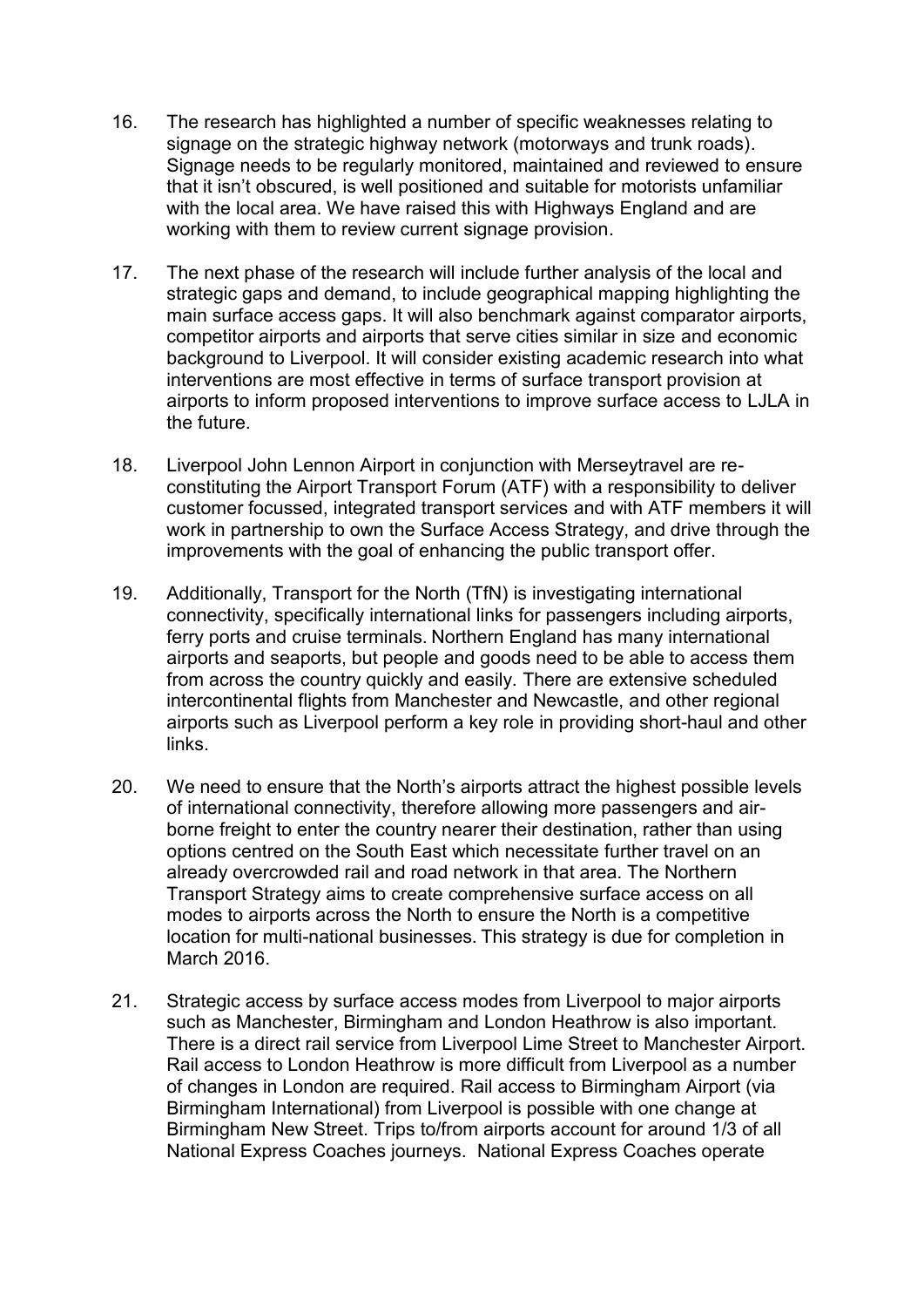direct coach services from Liverpool to a number of major airports including Manchester Airport, Birmingham Airport and London Stansted Airport.

- 22. The better the surface access transport provision is to a particular airport, the more attractive it will be to its users and airlines. This will help maximise its growth and air route network. In turn this will maximise its role in the local economy to promote economic growth, tourism and inward investment. An attractive airport to users and airlines will be better placed to play an increasing role within the UK transport system and maximise its capacity. Each airport thereby maximises its role within the network of airports, helping to relieve congestion elsewhere in the airports network.
- 23. High speed rail and intercity train services have the potential to complement or (for certain locations) replace short haul domestic air travel. Ticketing plays a vital role in enabling seamless, integrated travel and will encourage through ticketing between the rail network and airlines. In recent years there has been a rise in rail air partnerships creating intermodality between the two modes of travel. Some countries have introduced codeshare agreements between rail and airlines which in effect turn the rail services into "flights" with airline codes. Airlines and railways see benefits to not only their business but also to the overall passenger experience. There should be more incentive in rail franchises for train operators to develop rail air partnerships and codeshare agreements with airlines to encourage more seamless travel. National Express Coaches have also introduced a number of coach air partnerships including codeshare arrangements with particular airlines.
- 24. The ownership structure for airports in the UK is quite different from the rest of Europe. UK airports are mainly privatised (except for a few notable exceptions such as Manchester Airports Group) while those in Europe tend to be publicly owned. Generally funding of transport infrastructure projects is "packaged" from a wide variety of both private and public funding sources. Where the airport is the prime beneficiary then there is a case for an intervention to be funded primarily by them; where there is wider benefit for the airport's catchment in terms of the local economy, tourism and inward investment, there is a case for funding input from public sources alongside private sector partners.
- 25. Where interventions to improve surface access relate to transport services, particularly rail, then there is a role for Central Government and their specification of rail franchises to assist with delivery of new rail connections and services. Government, through its policy frameworks, should actively encourage modal shift to sustainable modes for access as this can help reduce both congestion and air quality impacts. Government should also encourage airports to have Airport Surface Access Strategies to outline a clear, evidence based strategy to improve surface access. These strategies and interventions should be regularly reviewed to ensure surface access keeps pace with changes to the airport's needs and catchment as it experiences growth and attracts more air services and passengers.